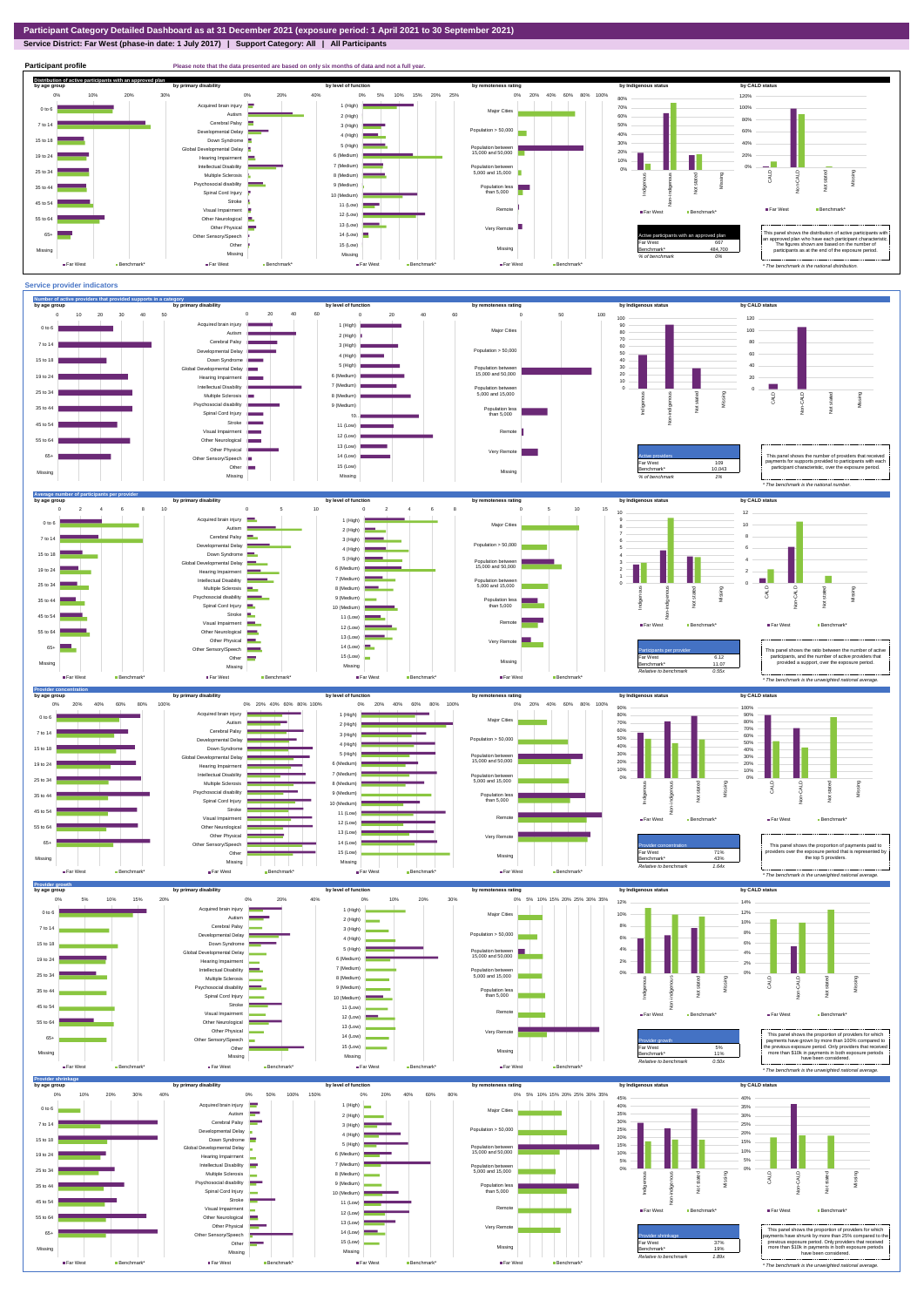**Service District: Far West (phase-in date: 1 July 2017) | Support Category: All | All Participants**



| <b>Support category</b>        | Active participants with<br>approved plans | <b>Active providers</b>        | <b>Participants</b><br>per provider | Provider             | Provider                       | Provider<br>shrinkage    | <b>Total plan</b><br>budgets (\$m) | Payments (\$m)         | <b>Utilisation</b> | Outcomes indicator on<br>choice and control | Has the NDIS helped with<br>choice and control? |
|--------------------------------|--------------------------------------------|--------------------------------|-------------------------------------|----------------------|--------------------------------|--------------------------|------------------------------------|------------------------|--------------------|---------------------------------------------|-------------------------------------------------|
|                                |                                            |                                |                                     | concentration        | arowth                         |                          |                                    |                        |                    |                                             |                                                 |
| Core                           |                                            |                                |                                     |                      |                                |                          |                                    |                        |                    |                                             |                                                 |
| Consumables                    | 468                                        | 38                             | 12.3                                | 84%                  | 0%                             | 0<br>$0\%$               | 0.4                                | 0.2                    | 54%                | 52%                                         | 79%                                             |
| <b>Daily Activities</b>        | 377                                        | 36                             | 10.5                                | 91%                  | 10%                            | 29%                      | 9.8                                | 7.2                    | 74%                | 50%                                         | 80%                                             |
| Community                      | 425                                        | 32                             | 13.3                                | 88%                  | 0%                             | 18%                      | 6.9                                | A <sub>1</sub>         | 59%                | 47%                                         | 78%                                             |
| Transport                      | 287                                        |                                | 47.8                                | 100%                 | 0%                             | 0%                       | 0.4                                | $0\Delta$              | 101%               | 45%                                         | 80%                                             |
| Core total                     | <del></del><br>561                         | -------<br>66                  | ---------<br>--------<br>8.5        | <br>---------<br>88% | .<br>0%                        | <br>-------------<br>21% | <br>17.5                           | --------<br>11.9       | <br>68%            | <br>50%                                     | <br>78%                                         |
|                                |                                            |                                |                                     |                      |                                |                          |                                    |                        |                    |                                             |                                                 |
| <b>Capacity Building</b>       |                                            |                                |                                     |                      |                                | $\bullet$                |                                    |                        |                    |                                             |                                                 |
| Choice and Control             | 401                                        | 35                             | 11.5                                | 88%<br>۸             | 0%                             | $0\%$                    | 0.4                                | 0.4<br><b>Contract</b> | 98%                | 47%                                         | 76%                                             |
| <b>Daily Activities</b>        | 662                                        | 54<br><b>Service Service</b>   | 12.3                                | 85%                  | 0%                             | 25%                      | 4.0                                | 1.4                    | 34%                | 50%                                         | 78%                                             |
| Employment                     | 27                                         | <b>Contract Contract</b>       | 3.4                                 | 100%                 | 0%                             | 75%                      | 0.3                                | 0.1                    | 38%                | 41%                                         | 75%                                             |
| Relationships                  | 58                                         | 11                             | 5.3                                 | 100%                 | 0%                             | 50%                      | 0.3                                | 0.1                    | 26%                | 16%                                         | 70%                                             |
| Social and Civic               | 61                                         | <b>Contract</b>                | 7.6                                 | 100%                 | 0%                             | 0%                       | 0.2                                | 0.0                    | 25%                | 50%                                         | 66%                                             |
| <b>Support Coordination</b>    | 262                                        | 34                             | 7.7                                 | 88%                  | 14%                            | 0%                       | 0.6                                | 0.4                    | 56%                | 44%                                         | 76%                                             |
| <b>Capacity Building total</b> | 665                                        | 79                             | 8.4                                 | 81%                  | 6%                             | 28%                      | 5.9                                | 2.3                    | 39%                | 50%                                         | 78%                                             |
| Capital                        |                                            |                                |                                     |                      |                                |                          |                                    |                        |                    |                                             |                                                 |
| Assistive Technology           | 145<br><b>Contract Contract</b>            | 17<br><b>Contract Contract</b> | 8.5                                 | 96%                  | 0%                             | 100%                     | 0.6                                | 0.1                    | 23%                | 58%                                         | 86%                                             |
| Home Modifications             | 37                                         |                                | 7.4                                 | 100%                 | 0%                             | 100%                     | 0.3                                | 0.1                    | 30%                | 62%                                         | 96%                                             |
| <b>Capital total</b>           | .<br>151                                   | .<br>20                        | .<br>7.6                            | .<br>94%             | --------<br>------------<br>0% | .<br>83%                 | <br>0.9                            | ----------<br>0.2      | <br>25%            | <br>57%                                     | -------<br>87%                                  |
| Missing                        |                                            | $\mathbf 0$                    | 0.0                                 | 0%                   | 0%                             | 0%                       | 0.0                                | 0.0                    | $0\%$              | 0%                                          | 0%                                              |
| All support categories         | 667                                        | 109                            | 6.1                                 | 83%                  | 5%                             | 37%                      | 24.3                               | 14.5                   | 60%                | 50%                                         | 78%                                             |

| <b>Indicator definitions</b>                                                                                                                        |                                                                                                                                                                                                                                                                                                                                                                                                                                                                                                                                                                                                                                                                                                                                                                                                                 |
|-----------------------------------------------------------------------------------------------------------------------------------------------------|-----------------------------------------------------------------------------------------------------------------------------------------------------------------------------------------------------------------------------------------------------------------------------------------------------------------------------------------------------------------------------------------------------------------------------------------------------------------------------------------------------------------------------------------------------------------------------------------------------------------------------------------------------------------------------------------------------------------------------------------------------------------------------------------------------------------|
| Active participants with approved plans                                                                                                             | Number of active participants who have an approved plan and reside in the service district / have supports relating to the support category in their plan.                                                                                                                                                                                                                                                                                                                                                                                                                                                                                                                                                                                                                                                      |
| <b>Active providers</b><br><b>Participants per provider</b><br><b>Provider concentration</b><br><b>Provider growth</b><br><b>Provider shrinkage</b> | Number of providers that received payments for supports provided to participants within the service district / support category, over the exposure period.<br>Ratio between the number of active participants and the number of active providers.<br>Proportion of provider payments over the exposure period that were paid to the top 10 providers.<br>Proportion of providers for which payments have grown by more than 100% compared to the previous exposure period. Only providers that received more than \$10k in payments in both exposure periods have been considered.<br>Proportion of providers for which payments have shrunk by more than 25% compared to the previous exposure period. Only providers that received more than \$10k in payments in both exposure periods have been considered. |
| <b>Total plan budgets</b><br><b>Payments</b><br><b>Utilisation</b>                                                                                  | Value of supports committed in participant plans for the exposure period.<br>Value of all payments over the exposure period, including payments to providers, payments to participants, and off-system payments (in-kind and Younger People In Residential Aged Care (YPIRAC)).<br>Ratio between payments and total plan budgets.                                                                                                                                                                                                                                                                                                                                                                                                                                                                               |
| Outcomes indicator on choice and control<br>Has the NDIS helped with choice and control?                                                            | Proportion of participants who reported in their most recent outcomes survey that they choose who supports them.<br>Proportion of participants who reported in their most recent outcomes survey that the NDIS has helped with choice and control.                                                                                                                                                                                                                                                                                                                                                                                                                                                                                                                                                              |
|                                                                                                                                                     | The green dots indicate the top 10 percentile of service districts / support categories when ranked by performance against benchmark for the given metric. In other words, performing relatively well under the given metric.<br>The red dots indicate the bottom 10 percentile of service districts / support categories when ranked by performance against benchmark for the given metric. In other words, performing relatively poorly under the given metri                                                                                                                                                                                                                                                                                                                                                 |
|                                                                                                                                                     | Note: A higher score is considered to be 'good' performance under some metrics. For example, a high utilisation rate is a sign of a functioning market where participants have access to the supports they need.<br>For other metrics, a lower score is considered to be 'good' performance. For example, a low provider concentration is a sign of a competitive market.                                                                                                                                                                                                                                                                                                                                                                                                                                       |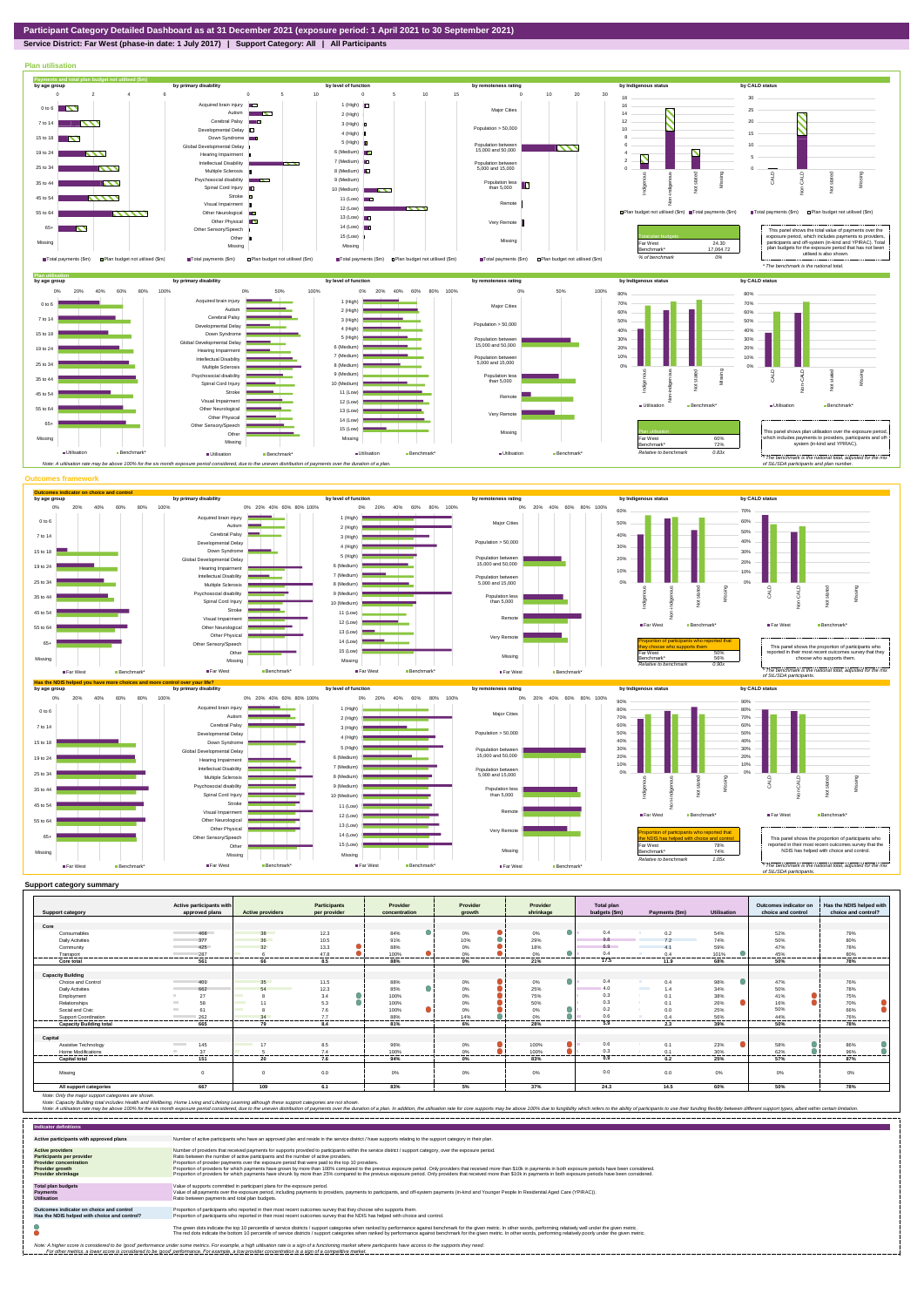## **Service District: Far West (phase-in date: 1 July 2017) | Support Category: All | Participants Receiving SIL/SDA**



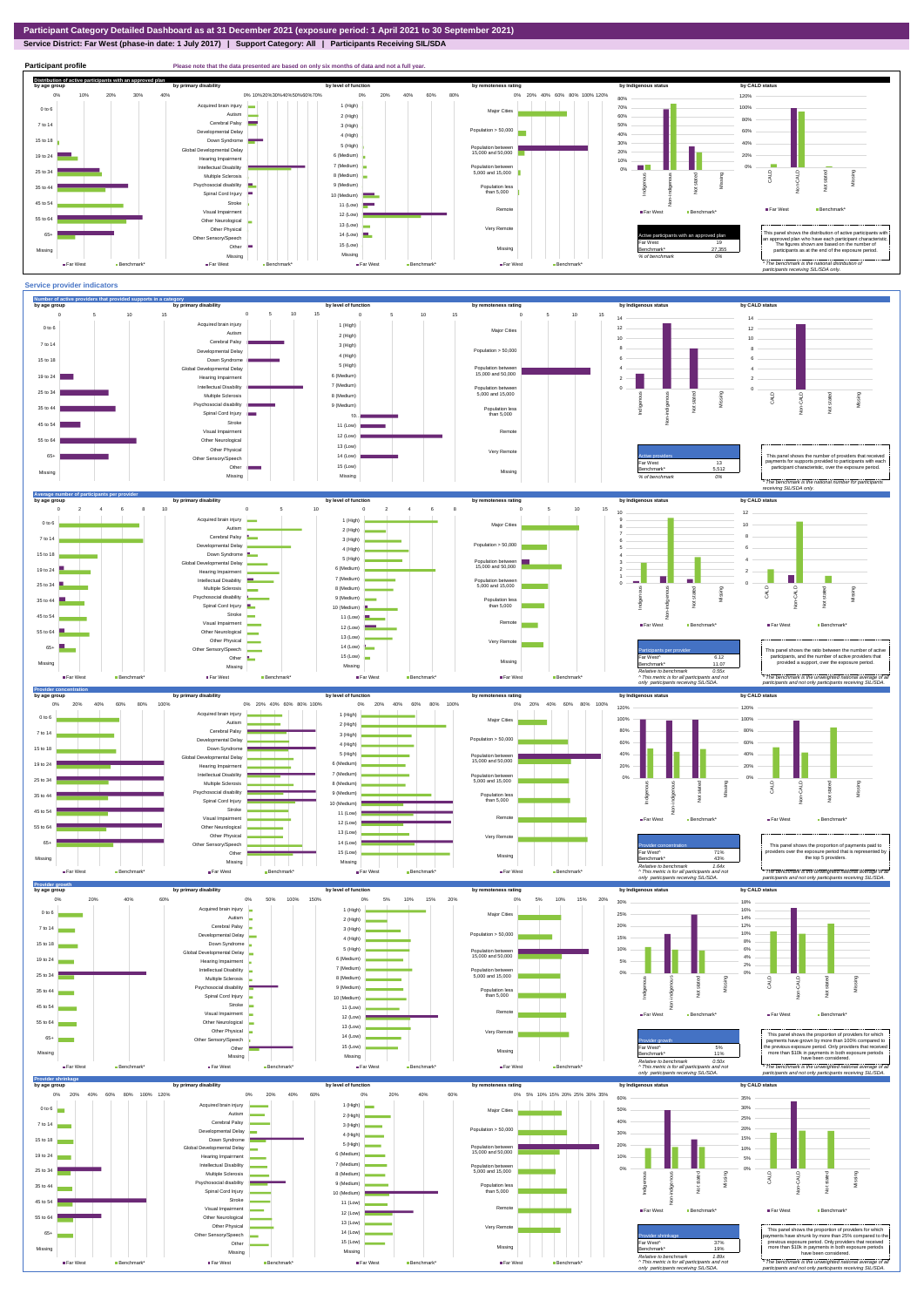## **Service District: Far West (phase-in date: 1 July 2017) | Support Category: All | Participants Receiving SIL/SDA**



|                                                             | Active participants with |                          | <b>Participants</b> | Provider         | Provider           | Provider           | <b>Total plan</b>       |                |                 | Outcomes indicator on      | Has the NDIS helped with |
|-------------------------------------------------------------|--------------------------|--------------------------|---------------------|------------------|--------------------|--------------------|-------------------------|----------------|-----------------|----------------------------|--------------------------|
| <b>Support category</b>                                     | approved plans           | <b>Active providers</b>  | per provider        | concentration    | arowth             | shrinkage          | budgets (\$m)           | Payments (\$m) | Utilisation     | choice and control         | choice and control?      |
|                                                             |                          |                          |                     |                  |                    |                    |                         |                |                 |                            |                          |
| Core                                                        |                          |                          |                     |                  |                    |                    |                         |                |                 |                            |                          |
| Consumables                                                 | 18                       |                          | 3.0                 | 100%             | 0%                 | $0\%$<br>$\bullet$ | 0.0                     | 0.0            | 50%             | 11%                        | 88%                      |
| <b>Daily Activities</b>                                     | 10                       |                          | 2.7                 | 100%             | 20%                | 40%                | 3.1                     | 2.8            | 90%             | 16%                        | 88%                      |
| Community                                                   | 10                       |                          | 4.8                 | 100%             | 0%                 | 25%                | 0.7                     | 0.6            | 81%             | 16%                        | 88%                      |
| Transport                                                   | 19<br>                   | -------                  | 0.0<br>---------    | 0%<br>.          | 0%<br>----------   | 0%<br>.<br>------  | 0.0<br>                 | 0.0<br>.       | 132%<br>------- | 16%<br>                    | 88%<br>-----------       |
| Core total                                                  | 19                       | 12                       | 1.6                 | 100%             | 20%                | 40%                | 3.9                     | 3.4            | 88%             | 16%                        | 88%                      |
|                                                             |                          |                          |                     |                  |                    |                    |                         |                |                 |                            |                          |
| <b>Capacity Building</b>                                    |                          |                          |                     |                  |                    |                    |                         |                |                 |                            |                          |
| Choice and Control                                          | 14                       |                          | 14.0                | 100%             | $0\%$<br>$\bullet$ | 0%                 | 0.0                     | 0.0            | 107%            | Ο<br>21%                   | 92%                      |
| <b>Daily Activities</b>                                     | 10                       |                          | 6.3                 | 100%             | $0\%$              | 0%                 | 0.1                     | 0.0            | 39%             | 16%                        | 88%                      |
| Employment                                                  |                          |                          | 0.0                 | 0%               | 0%                 | 0%                 | 0.0                     | 0.0            | 0%              | 0%                         | 0%                       |
| Relationships                                               | 10                       | ٠                        | 10.0                | 100%             | 0%                 | 0%                 | 0.1                     | 0.0            | 10%             | 10%                        | 100%                     |
| Social and Civic                                            |                          |                          | 0 <sub>0</sub>      | 0%               | $0\%$              | 0%                 | 0.0                     | 0.0            | 0%              | 0%                         | 0%                       |
| Support Coordination                                        | 10<br>.                  |                          | 6.3<br>-------      | 100%             | 0%                 | 100%               | 0 <sub>0</sub>          | 0.0            | 77%             | 16%                        | 88%                      |
| <b>Capacity Building total</b>                              | 19                       |                          | 4.8                 | 100%             | 0%                 | 50%                | 0.3                     | 0.1            | 42%             | 16%                        | 88%                      |
|                                                             |                          |                          |                     |                  |                    |                    |                         |                |                 |                            |                          |
| Capital                                                     |                          |                          |                     |                  |                    |                    |                         |                |                 |                            |                          |
| Assistive Technology                                        | 10                       | <b>Contract Contract</b> | 5.0                 | 100%             | 0%                 | 0%                 | 0.0                     | 0.0            | 47%             | 20%                        | 89%                      |
| <b>Home Modifications</b><br>------------------------------ | <b>Contract Contract</b> |                          | 6.0<br>.            | 100%<br>-------- | 0%<br>.<br>------- | 0%<br><br>         | $\Omega$<br>----------- | 0.0<br>        | 40%<br>-------- | 0%<br>--------<br>-------- | 100%<br>-------          |
| <b>Capital total</b>                                        | 12                       |                          | 4.0                 | 100%             | 0%                 | 0%                 | 0.1                     | 0.0            | 42%             | 17%                        | 91%                      |
|                                                             |                          |                          |                     |                  |                    |                    |                         |                |                 |                            |                          |
| Missing                                                     |                          |                          | 0.0                 | 0%               | 0%                 | 0%                 | 0.0                     | 0.0            | $0\%$           | 0%                         | 0%                       |
| All support categories                                      | 19                       | 13                       | 1.5                 | 100%             | 17%                | 33%                | 4.2                     | 3.6            | 85%             | 16%                        | 88%                      |

Note: Only the major support categories are shown.<br>Note: Capacity Building total individual Wellbeing, Home Living and Lifelong Learning although these support categories are not shown.<br>Note: A utilisation rate may be abov

| <b>Indicator definitions</b>                                                                                                                 |                                                                                                                                                                                                                                                                                                                                                                                                                                                                                                                                                                                                                                                                                                                                                                                                                 |
|----------------------------------------------------------------------------------------------------------------------------------------------|-----------------------------------------------------------------------------------------------------------------------------------------------------------------------------------------------------------------------------------------------------------------------------------------------------------------------------------------------------------------------------------------------------------------------------------------------------------------------------------------------------------------------------------------------------------------------------------------------------------------------------------------------------------------------------------------------------------------------------------------------------------------------------------------------------------------|
| Active participants with approved plans                                                                                                      | Number of active participants who have an approved plan and reside in the service district / have supports relating to the support category in their plan.                                                                                                                                                                                                                                                                                                                                                                                                                                                                                                                                                                                                                                                      |
| <b>Active providers</b><br>Participants per provider<br><b>Provider concentration</b><br><b>Provider growth</b><br><b>Provider shrinkage</b> | Number of providers that received payments for supports provided to participants within the service district / support category, over the exposure period,<br>Ratio between the number of active participants and the number of active providers.<br>Proportion of provider payments over the exposure period that were paid to the top 10 providers.<br>Proportion of providers for which payments have grown by more than 100% compared to the previous exposure period. Only providers that received more than \$10k in payments in both exposure periods have been considered.<br>Proportion of providers for which payments have shrunk by more than 25% compared to the previous exposure period. Only providers that received more than \$10k in payments in both exposure periods have been considered. |
| <b>Total plan budgets</b><br><b>Payments</b><br><b>Utilisation</b>                                                                           | Value of supports committed in participant plans for the exposure period.<br>Value of all payments over the exposure period, including payments to providers, payments to participants, and off-system payments (in-kind and Younger People In Residential Aged Care (YPIRAC)).<br>Ratio between payments and total plan budgets.                                                                                                                                                                                                                                                                                                                                                                                                                                                                               |
| Outcomes indicator on choice and control<br>Has the NDIS helped with choice and control?                                                     | Proportion of participants who reported in their most recent outcomes survey that they choose who supports them.<br>Proportion of participants who reported in their most recent outcomes survey that the NDIS has helped with choice and control.                                                                                                                                                                                                                                                                                                                                                                                                                                                                                                                                                              |
|                                                                                                                                              | The green dots indicate the top 10 percentile of service districts / support categories when ranked by performance against benchmark for the given metric. In other words, performing relatively well under the given metric.<br>The red dots indicate the bottom 10 percentile of service districts / support categories when ranked by performance against benchmark for the given metric. In other words, performing relatively poorly under the given metri                                                                                                                                                                                                                                                                                                                                                 |
|                                                                                                                                              | Note: A higher score is considered to be 'good' performance under some metrics. For example, a high utilisation rate is a sign of a functioning market where participants have access to the supports they need.<br>For other metrics, a lower score is considered to be 'good' performance. For example, a low provider concentration is a sign of a competitive market.                                                                                                                                                                                                                                                                                                                                                                                                                                       |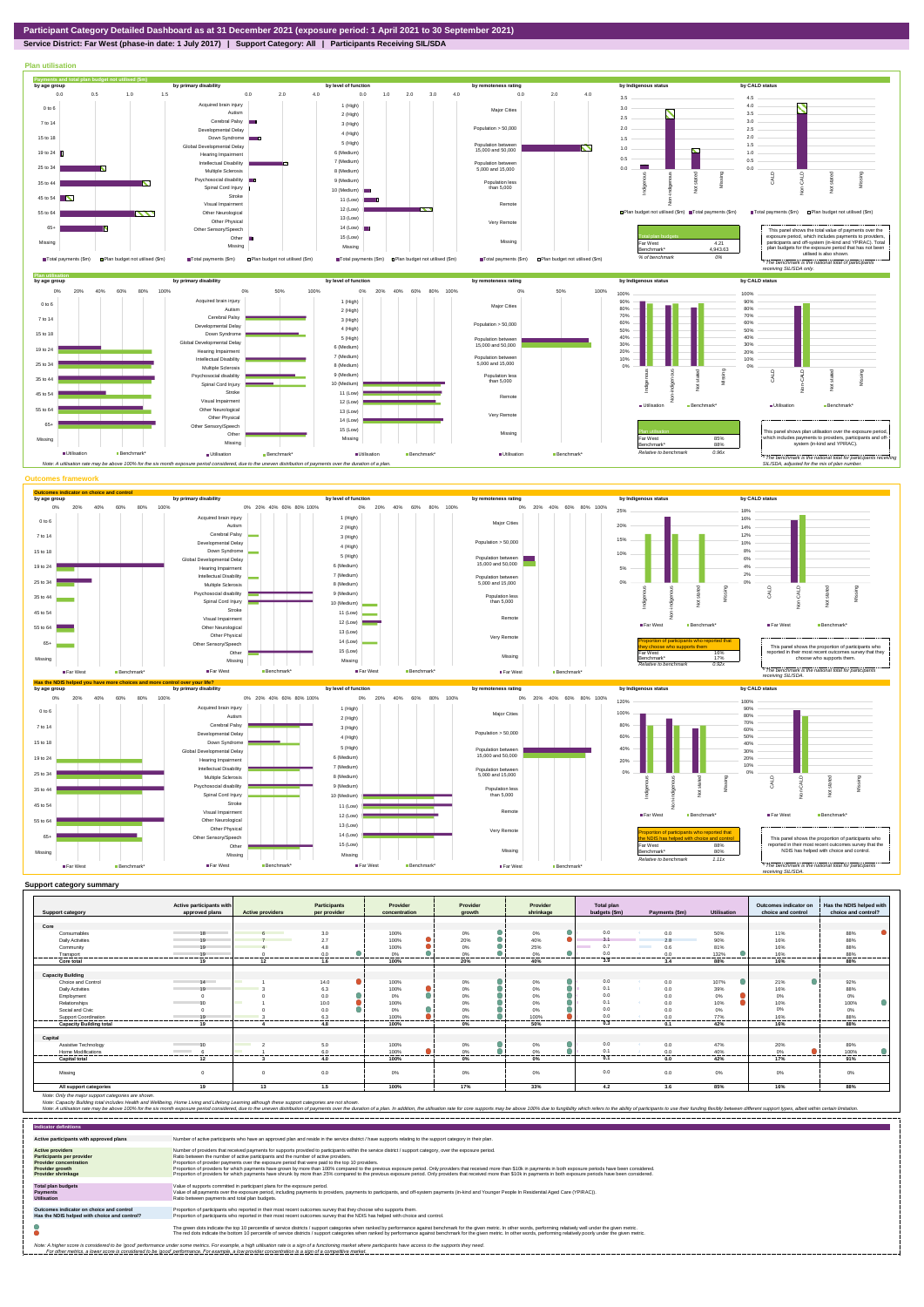**Service District: Far West (phase-in date: 1 July 2017) | Support Category: All | Participants Not Receiving SIL/SDA**